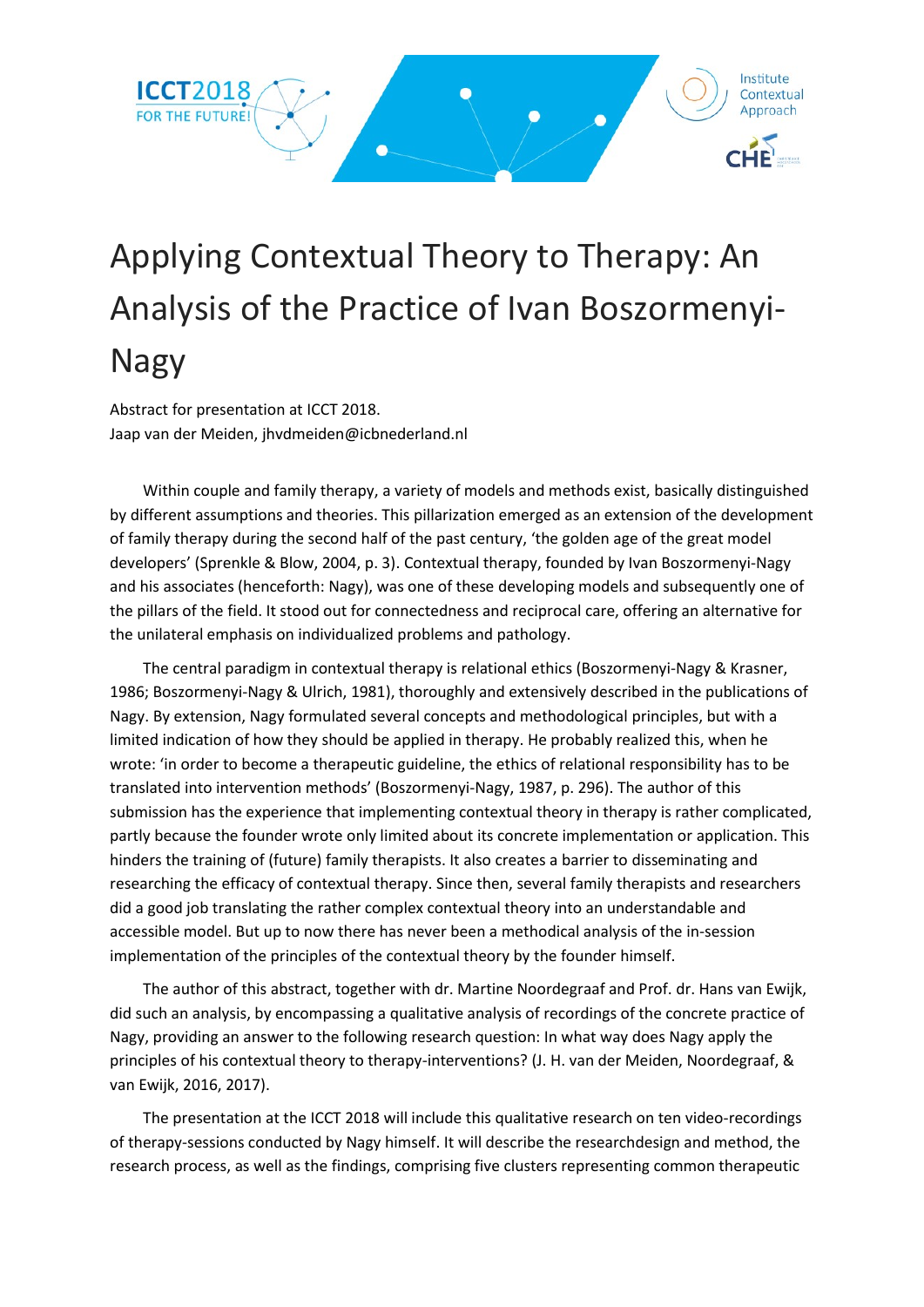

interventions, imbued with relational ethics, and six clusters, each representing a specific contextual methodical element.

In the discussion following the presentation, I hope to have a good conversation about these findings and their recognizability, what is still missing and what we can do with it.

#### **References**

- Boszormenyi-Nagy, I. (1987). *Foundations of contextual therapy: Collected papers of Ivan Boszormenyi-Nagy, M.D.* New York: Brunner/Mazel.
- Boszormenyi-Nagy, I., & Krasner, B. R. (1986). *Between Give and Take: A Clinical Guide to Contextual Therapy*. New York: Brunner/Mazel.
- Boszormenyi-Nagy, I., & Ulrich, D. (1981). Contextual Family Therapy. In A. S. Gurman & D. P. Kniskern (Eds.), *Handbook of Family Therapy* (pp. 159–187). New York: Brunner/Mazel.
- Cotroneo, M. (1982). De rol van vergeving in CT. In *Questions and Answers in Family Therapy, Vol. 2*.
- Meiden, J. van der. (2016). *Fladderende vlinders. Over de ouder-kind relatie, de problematiek van echtscheiding en kinderen*. Ede: ICB Nederland.
- Meiden, J. van der. (2018). Geven en nemen als fundament voor hechte, duurzame relaties. *Tijdschrift Conflicthatering*, *1*, 17–22.
- Meiden, J. H. van der. (2003). *Als banden knellen. Over relatieproblemen tussen ouders en kinderen*. Heerenveen: Groen.
- Meiden, J. H. van der. (2006). Eenzaam in je huwelijk ben je nooit alleen. In E. Talstra (Ed.), *Ongekend. Over eenzaamheid* (pp. 79–86). Barneveld: De Vuurbaak.
- Meiden, J. H. van der. (2015). Hoofdlijnen van de Contextuele Hulpverlening: Een draai aan de caleidoscoop. In B. Hendriks, W. van Klaveren, & R. Knip (Eds.), *Het contextuele gedachtegoed. Verleden, heden en toekomst verbonden* (pp. 20– 32). Utrecht: VCW.
- Meiden, J. H. van der. (2016). Geboren als medemens. Kijken door de bril van relationele ethiek. *Wapenveld*, *66*(4), 2–7.
- Meiden, J. H. van der, Noordegraaf, M., & Ewijk, H. Van. (2018). How Is Contextual Therapy Applied Today? An analysis of the Practice of Current Contextual Therapists. *Contemporary Family Therapy*. https://doi.org/DOI: 10.1007/s10591- 018-9467-9
- Meiden, J. H. van der, Noordegraaf, M., & van Ewijk, H. J. P. (2016). Conducting Contextual Therapy by Permeating Common Interventions through Relational Ethics: An Analysis of the Practice of Ivan Boszormenyi-Nagy. https://doi.org/Manuscript submitted for publication
- Meiden, J. H. van der, Noordegraaf, M., & van Ewijk, H. J. P. (2017). Applying the Paradigm of Relational Ethics into Contextual therapy. Analyzing the practice of Ivan Boszormenyi-Nagy. *Journal of Marital and Family Therapy*. https://doi.org/10.1111/jmft.12262
- Sprenkle, D. H., & Blow, J. (2004). Common Factors and Our Sacred Models. *Journal of Marital and Family Therapy*, *30*(2), 113–129. https://doi.org/10.1111/j.1752-0606.2004.tb01228.x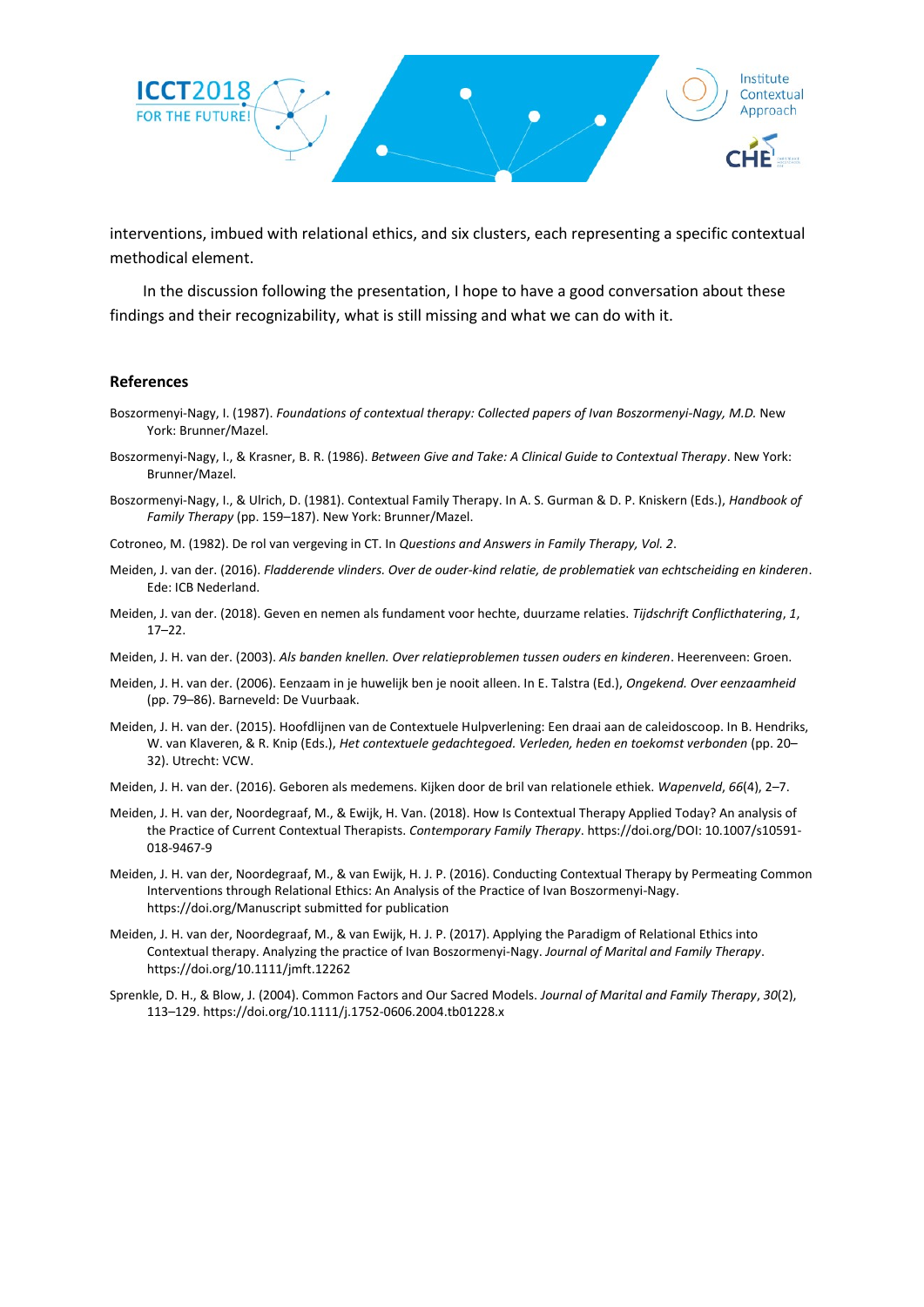

## **Resumé**

Jaap van der Meiden MCH jhvdmeiden@che.nl

## **Education**

- Bachelor Social Work, 1981. GSA 'De Vijverberg' Ede.
- Advanced (post HBO) Study Programmes in Social Work (Voortgezette Agogische Beroepsopleiding MBI), University for advanced social work, Zwolle.
- Master Class Contextual Therapy, Hahneman University Philadelphia / Hogeschool van Amsterdam, Amsterdam. Certificate of attendance 1995, theoretical education and supervision.
- Final thesis on contextual therapy and personal development.
- Final Certificate Contextual Therapy, Grandparenting ECP 1997
- European Certificate of Psychotherapy

#### **Experiences and skills**

- PhD candidate at University of Humanistic Studies Utrecht, The Netherlands
- Senior researcher at Researchgroup Youth and Family, Christian University of Applied Sciences Ede, The Netherlands
- Founder and director of the Institute Contextual Approach, the Netherlands
- Manager and supervisor in an organisation for social work and contextual therapy
- Teacher, trainer, supervisor contextual therapy at the Christian University of Applied Sciences Ede, The Netherlands
- Private clinical practice for contextual therapy
- Social Worker

## **Registrations**

Contextual therapist, supervisor and learning therapist VCW, System-therapist NVRG, European Certificate Psychotherapy, Social Worker BPSW

#### **Recent publications on contextual therapy**

- Meiden, J. H. van der. (2003). *Als banden knellen. Over relatieproblemen tussen ouders en kinderen*. Heerenveen: Groen.
- Meiden, J. H. van der. (2006). Eenzaam in je huwelijk ben je nooit alleen. In E. Talstra (Ed.), *Ongekend. Over eenzaamheid* (pp. 79–86). Barneveld: De Vuurbaak.
- Meiden, J. H. van der. (2015). Hoofdlijnen van de Contextuele Hulpverlening: Een draai aan de caleidoscoop. In B. Hendriks, W. van Klaveren, & R. Knip (Eds.), *Het contextuele gedachtegoed. Verleden, heden en toekomst verbonden* (pp. 20–32). Utrecht: VCW.
- Meiden, J. H. van der. (2016). Geboren als medemens. Kijken door de bril van relationele ethiek. *Wapenveld*, *66*(4), 2–7.
- Meiden, J. van der. (2016). *Fladderende vlinders. Over de ouder-kind relatie, de problematiek van echtscheiding en kinderen*. Ede: ICB Nederland.
- Meiden, J.H. van der. (2018). Geven en nemen als fundament voor hechte, duurzame relaties.